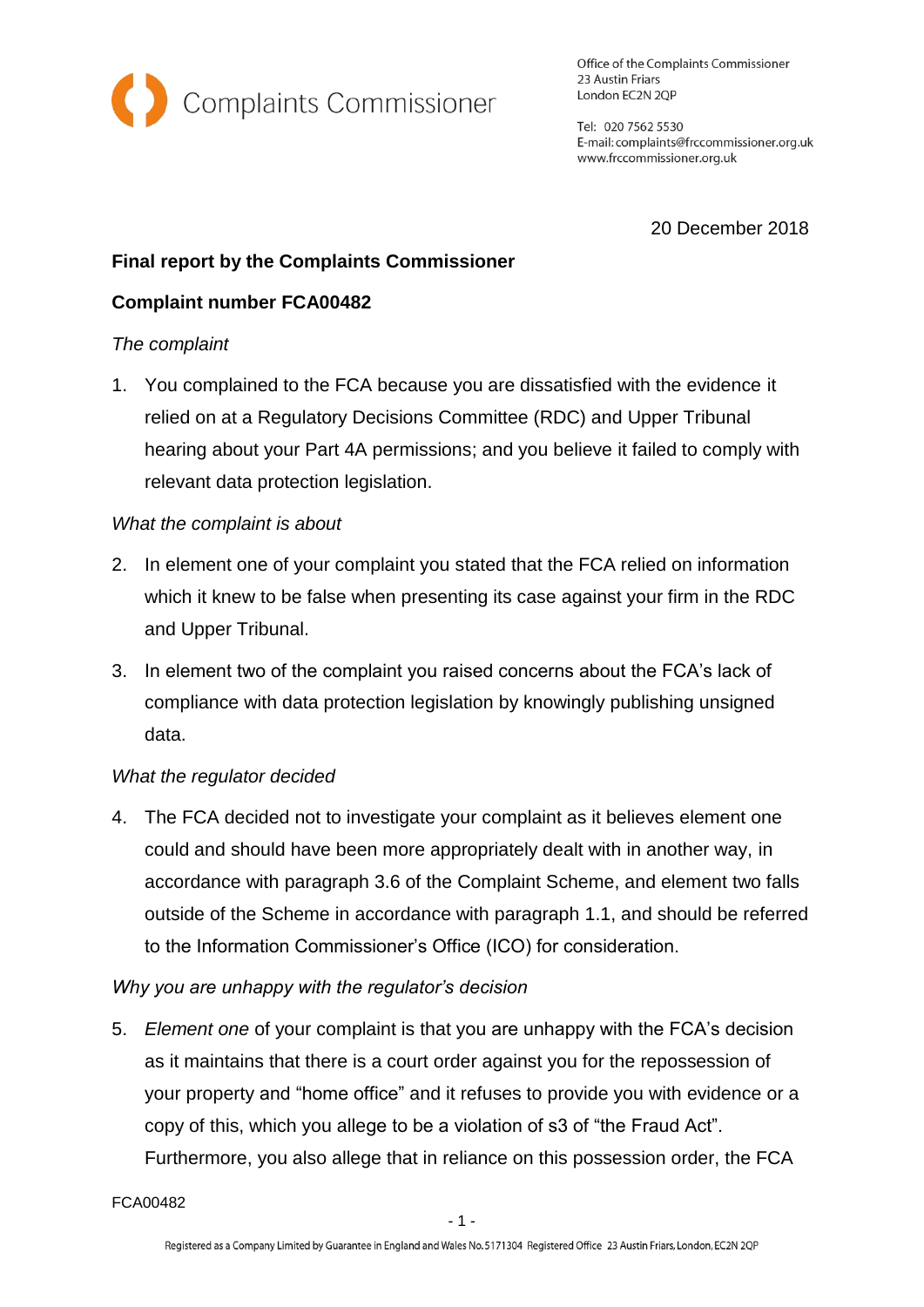maintains that a third party taking possession of your property and documents stored within it was legal, when in fact this amounts to burglary.

- 6. *Element two* of your complaint is that the FCA is not complying with your subject access request and it refuses to provide you with a copy of the possession order.
- 7. You want the FCA to restore you to the position you would have been in, had the repossession, your criminal convictions and the cancellation of your Part 4A permissions not taken place.

#### *My analysis*

- 8. I have reviewed the files relevant to your complaint, including the Upper Tribunal judgment which gives a clear background to your case and upholds the decision of the RDC to withdraw your permissions.
- 9. The issues you raise in *Element one* of your complaint are matters which were considered by the Upper Tribunal, who had sight of and had accepted the validity of the possession order in relation to your property which served as your "home office", and made their decision to allow the cancellation of your Part 4A permissions considering all the relevant facts as a whole.
- 10. The Tribunal's decisions and findings of fact cannot be challenged through the Complaints Scheme: under the Scheme, I am bound by the Tribunal's findings of fact (paragraph 6.15). The correct way to challenge a Tribunal decision is to refer the case to the Court of Appeal. Therefore, the FCA was correct in deciding not to investigate this element of your complaint, under paragraph 3.6, as it would have been more appropriately dealt with in another way.
- 11. *Element two* of your complaint raises matters which relate to the processing and management of your personal data, which is a matter that falls outside the scope of the Complaints Scheme (see paragraph 1.1) and it should be referred to the ICO for consideration. As such, this element of your complaint is also excluded from the Scheme.
- 12. After I issued my preliminary report, there was significant correspondence between you and my office. However, you have not provided me with substantive comments about the contents of the report.